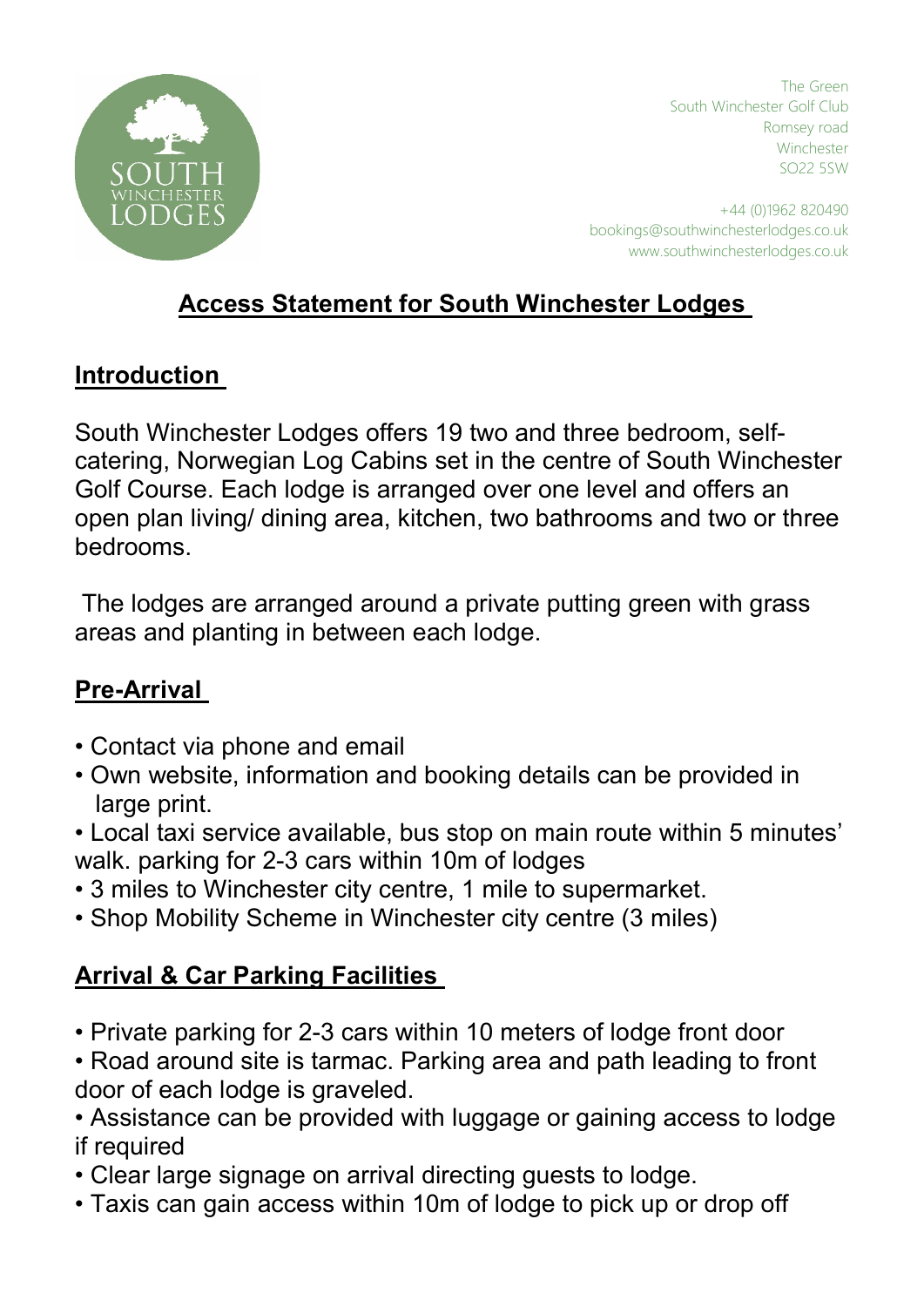guests

• The surface from the parking area to the lodge door is mainly flat with some gradual slopes in some lodges.

• Some lodges have two steps to access the lodge others have a ramp, most with rails to the front door.

- Lights with sensors are by each front door.
- Low level lighting around the site.

### Lodge accessibility

• Two entrances to each lodge, main front door and double doors leading to large decked balcony with hand rail all the way round. Entrances are linked by a continual decked balcony around two sides of each lodge.

• Steps to front door are 15cm high (3 steps). Ramps are either decked or concrete and are approx. 5-10metres long, level and a gradual slope. Some also have a hand rails.

• Noise is controlled on site and is never a problem.

• All lodges have plenty of natural light and all areas are well lit. In kitchens, there are spot lights and under unit lighting. In addition to ceiling lights in bedrooms and living areas there are also reading lights and lamps for additional lighting.

- Additional keys can be provided on request
- All guests are greeted and guided around their lodge.

• Front door width 68cm in three-bedroom lodge, 87cm in two bedroom lodges. Front door is side hung with half glass window half wood panel.

• Hand rails on steps and balcony area.

• Internally, lodges are all on one level.

• Dogs welcome, plenty of open space and walks available on door step.

## Public Areas - Hall, Corridors etc

- Single story building: all facilities on the same level.
- No public phones available
- All corridors are well lit, approx. 1.10metres wide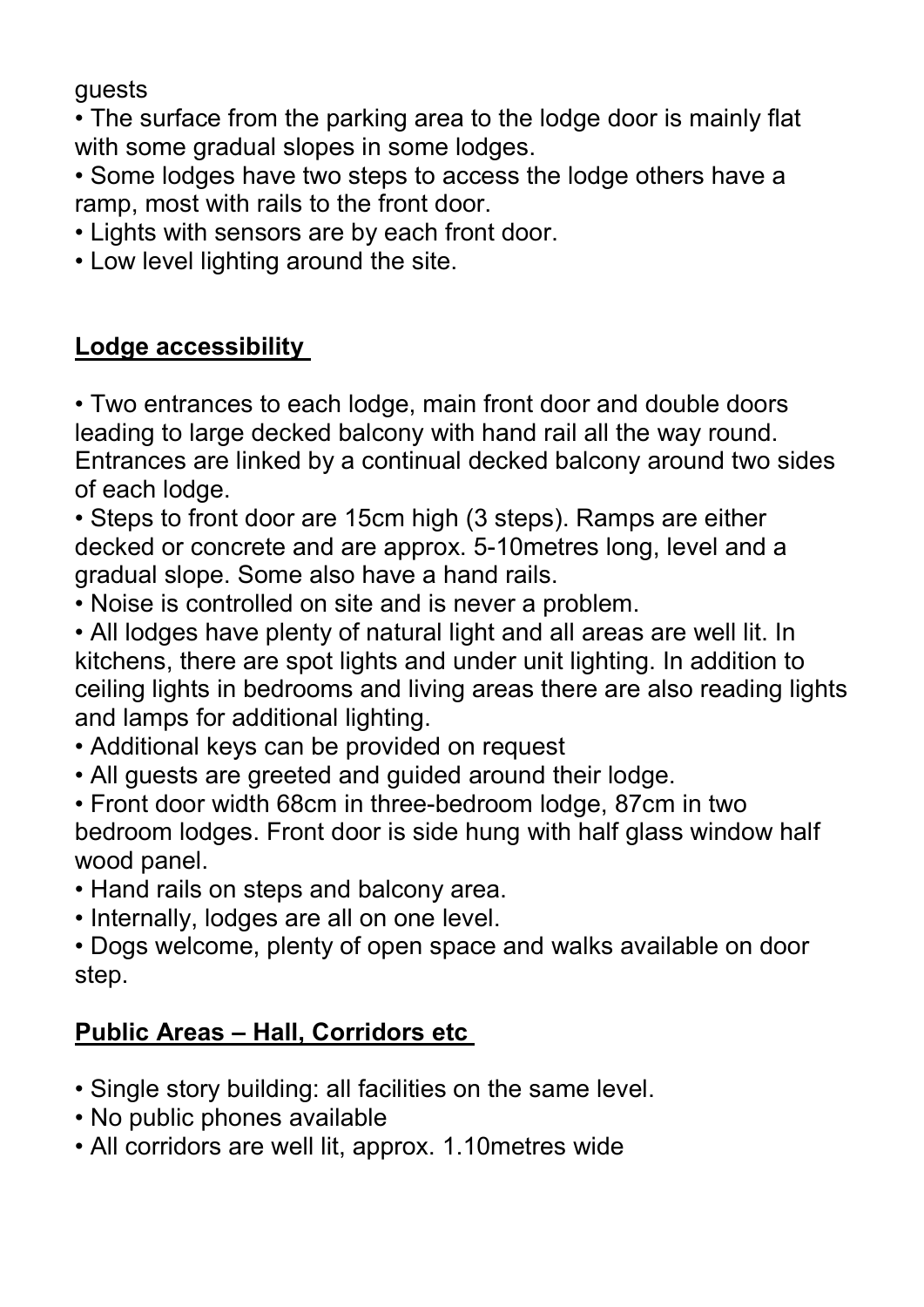## Public Areas - Sitting room, lounges, etc

• Large open plan living dining area in all lodges, carpeted with 2 sofas, an occasional chair, coffee table and side tables and dining room chairs and table. Space between furniture for wheel chair access

• Large double doors lead onto decked balcony, small threshold. Light switches 90cm-1.2m from floor level.

# Laundry

- Washing machine and drying facilities available in each lodge
- Laundry service provided on request
- Iron and board provided
- Laundry area all on one level no steps
- Well-lit with ceiling light

## Bedrooms & Sleeping Areas

- Bedrooms suitable for wheelchair use.
- TV with remote control
- Flooring- carpet no rugs
- Bed combinations- twin and zip link facility available for King size beds.
- All on one level.
- All bedrooms are off a short hallway approx. 1.1metres wide
- Smoke detectors in bedrooms

## Bathroom, Shower-room & WC [Ensuite or Shared]

- One en-suite and an additional shared bathroom in each lodge
- Average dimensions 2x2.2metres
- Door width 60cm in three bedroom lodges and 79cm in 2 bedroom lodges.

• Shower in one bathroom and bath in second bathroom with wall mounted shower hose.

- 15cm step into shower unit.
- WC seat 42cm three bedroom lodges have space in toilets for transfers to chair, no grab rails at present,
- Mixer taps in baths and basins.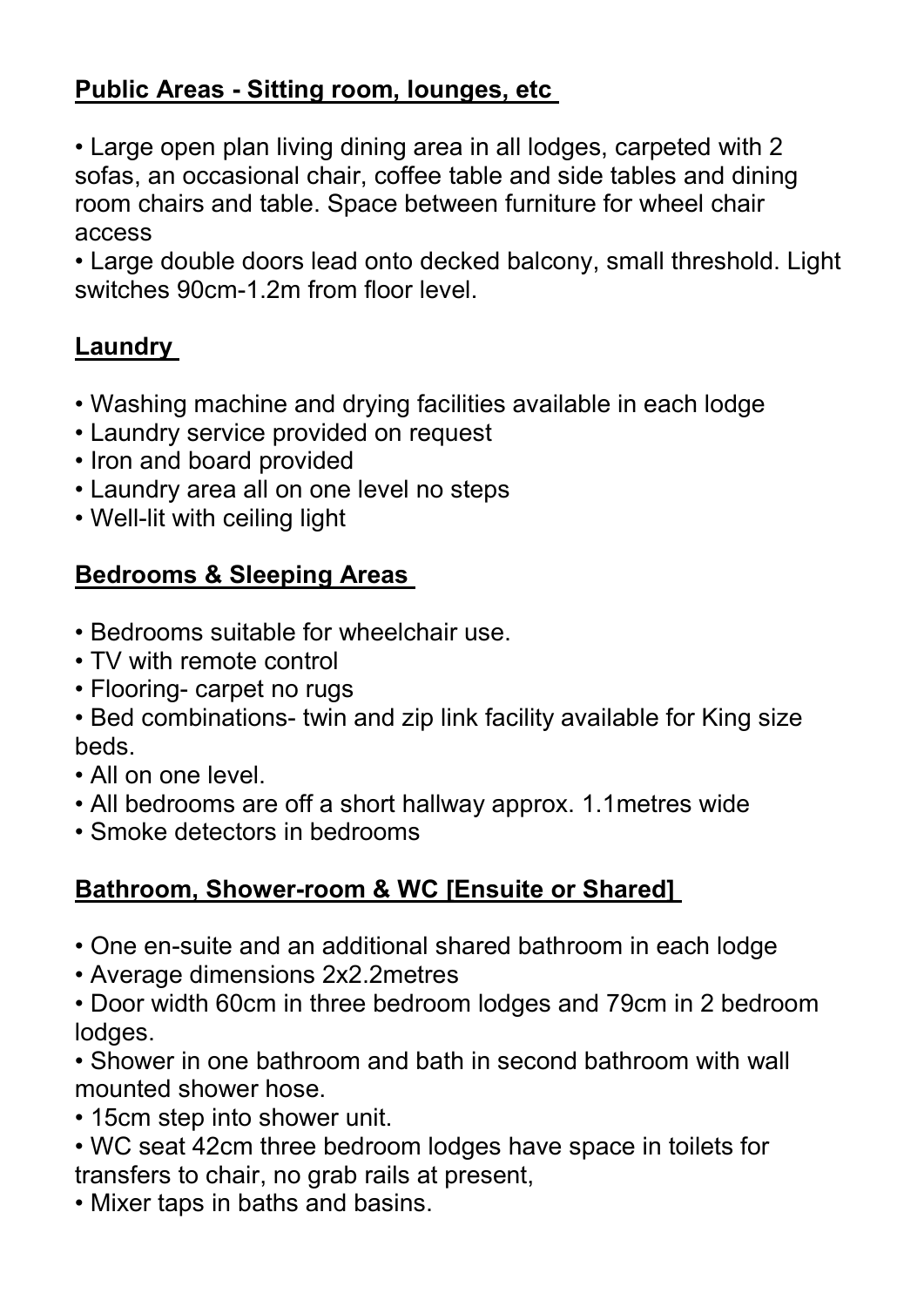## Self-Catering Kitchen

- Open plan kitchen living area. Varied widths and layout
- Height of work tops 90cm with wall and floor level units.
- Mixer taps
- Electric hob, microwave, low level oven (level with floor units), fridge and freezer (level with floor units.)
- Laminate flooring
- Under unit and spot lighting and plenty of natural lighting.
- No steps all one level

#### Additional Information

• Evacuation policy displayed in all lodges, alternative fire exits and fire catch on all windows. Fire assembly point map, staff training undertaken.

- Smoke detectors installed.
- Dogs welcome
- No smoking policy
- Noise controlled on site.
- Fridges available in all lodges

Address: South Winchester Lodges The Green South Winchester Golf Club Romsey Road **Winchester** SO22 5SW

Telephone: 01962 820490

Email: info@southwinchesterlodges.co.uk

Website: www.southwinchesterlodges.co.uk

Hours of operation: 24 hours